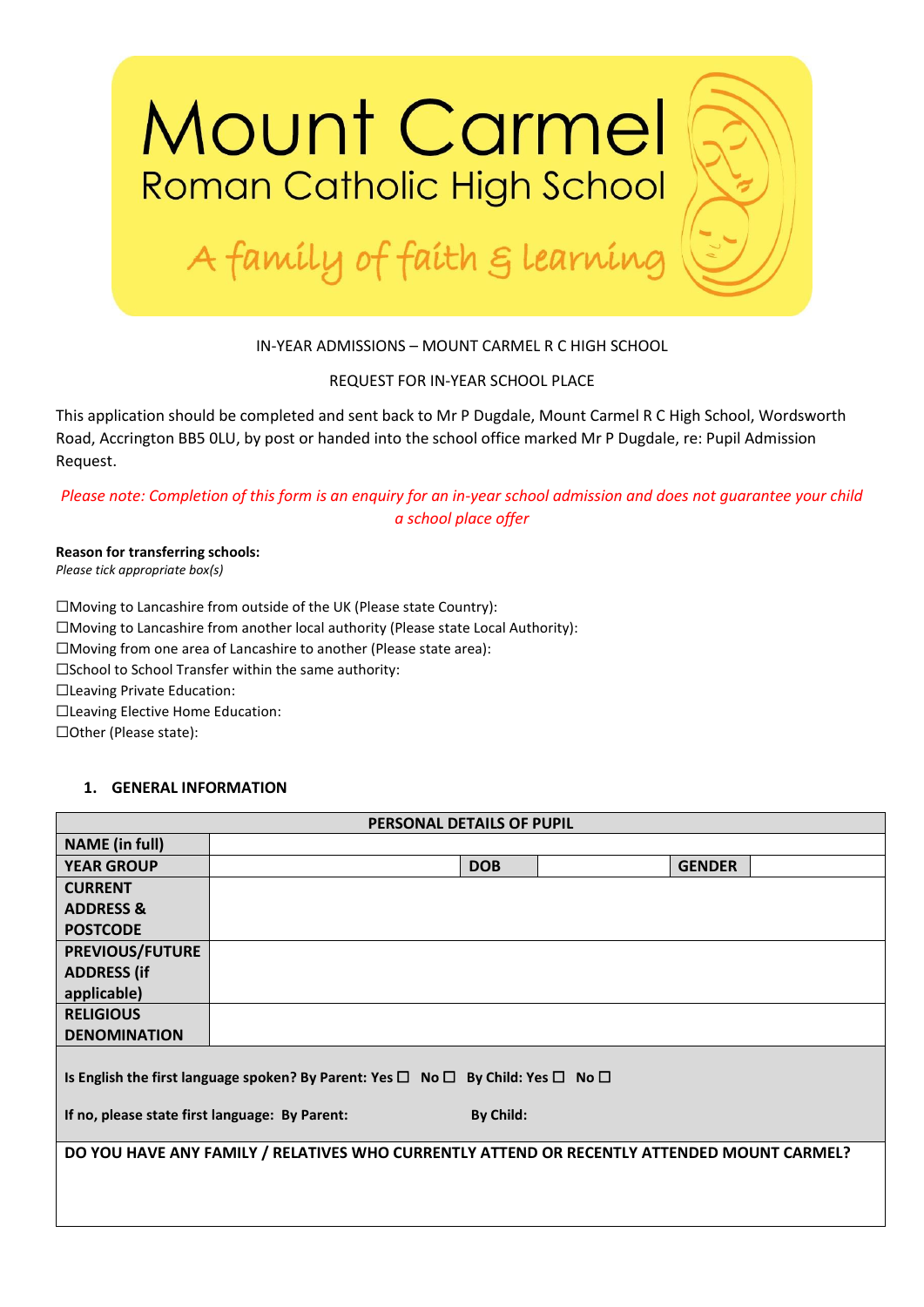| <b>ENQUIRY DATE:</b>         |  |
|------------------------------|--|
| <b>REQUESTED START DATE:</b> |  |

| <b>PARENTAL DETAILS</b>       |  |  |  |
|-------------------------------|--|--|--|
| <b>NAME OF PARENT / CARER</b> |  |  |  |
| (Primary contact)             |  |  |  |
| <b>CONTACT TEL No</b>         |  |  |  |
|                               |  |  |  |
| <b>NAME OF PARENT / CARER</b> |  |  |  |
| (Secondary contact)           |  |  |  |
| <b>CONTACT TEL No</b>         |  |  |  |

# **Pupil Background**

| (Previous Education/Support History (Please tick as appropriate)                                                                                                                                                 |                                              |  | No. |
|------------------------------------------------------------------------------------------------------------------------------------------------------------------------------------------------------------------|----------------------------------------------|--|-----|
| Is this pupil in care (Looked After/Previously Looked After)?                                                                                                                                                    |                                              |  |     |
| If yes, to which Local Authority                                                                                                                                                                                 |                                              |  |     |
| Children's Services involvement?                                                                                                                                                                                 |                                              |  |     |
| If yes, please provide social worker's name:                                                                                                                                                                     |                                              |  |     |
| Previously Permanently Excluded?                                                                                                                                                                                 |                                              |  |     |
| <b>Previous Exclusion Record?</b>                                                                                                                                                                                |                                              |  |     |
| Are you a Crown Servant? If you are UK service personnel or other Crown Servants living abroad with<br>your family, please tick YES. You will need to provide an official MOD, FCO or GCHQ letter declaring your |                                              |  |     |
| relocation date and address.                                                                                                                                                                                     |                                              |  |     |
| Special Educational Needs Status                                                                                                                                                                                 | <b>Education Health and Care Plan (EHCP)</b> |  |     |
| (SEN)                                                                                                                                                                                                            | Under Formal Assessment                      |  |     |

# 2. **EDUCATION HISTORY** (Please list all prior education establishments attended)

| NAME OF CURRENT           | <b>START</b> | LEAVING     | REASON FOR REQUESTED MOVE |
|---------------------------|--------------|-------------|---------------------------|
| SECONDARY SCHOOL & TEL No | <b>DATE</b>  | <b>DATE</b> |                           |
|                           |              |             |                           |
|                           |              |             |                           |
|                           |              |             |                           |
|                           |              |             |                           |
|                           |              |             |                           |
|                           |              |             |                           |

| NAME OF ANY PREVIOUS               | <b>START</b> | LEAVING     | <b>REASON FOR LEAVING</b> |
|------------------------------------|--------------|-------------|---------------------------|
| <b>SECONDARY SCHOOLS &amp; TEL</b> | <b>DATE</b>  | <b>DATE</b> | (IF APPLICABLE)           |
| No                                 |              |             |                           |
|                                    |              |             |                           |
|                                    |              |             |                           |
|                                    |              |             |                           |
|                                    |              |             |                           |
|                                    |              |             |                           |
|                                    |              |             |                           |
|                                    |              |             |                           |